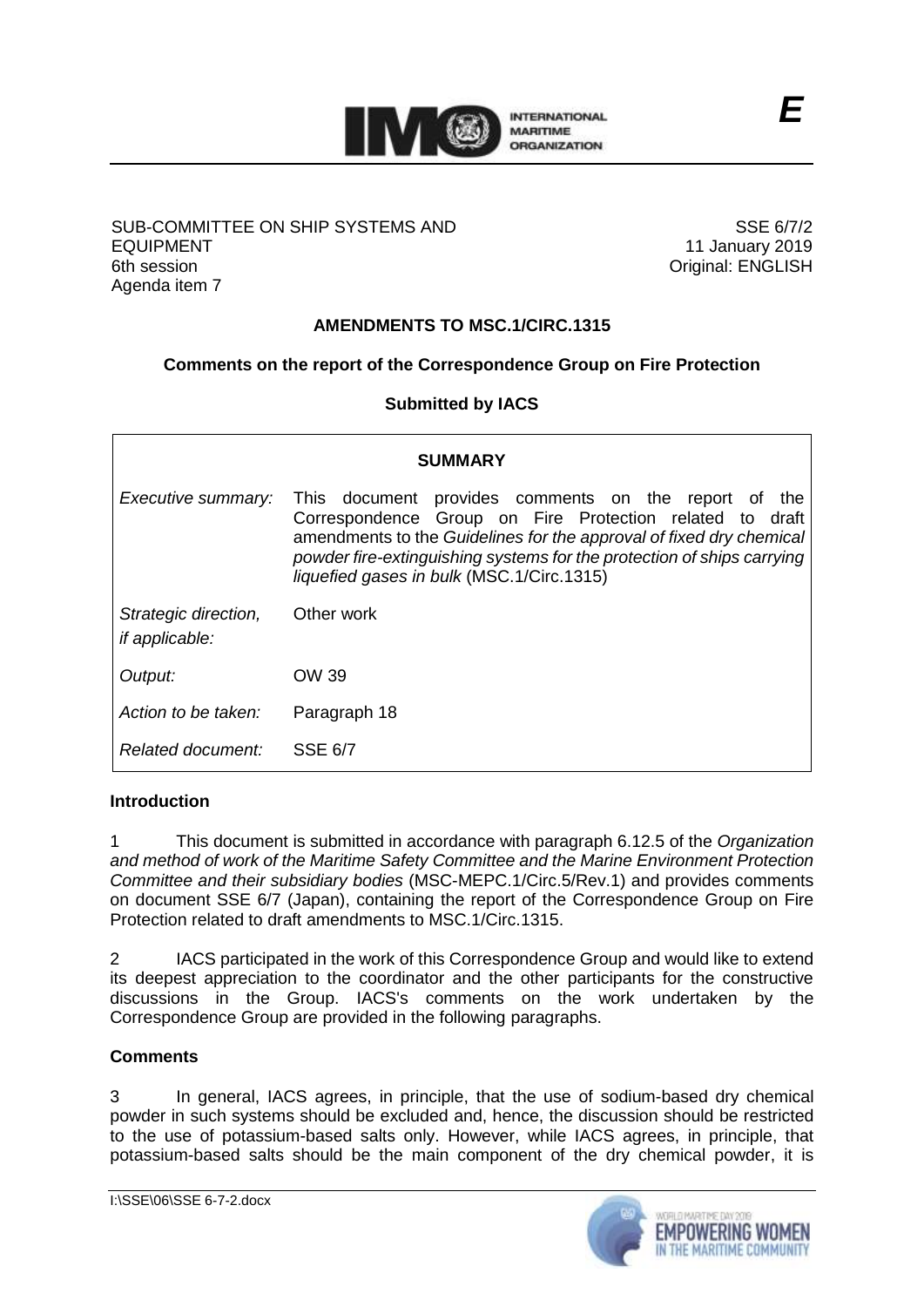considered that the use of a new dry chemical powder in which the majority of the components are chemicals with either a similar or superior performance to potassium salts in all aspects should not be precluded (subject to compliance with the test requirements).

## *Testing, storage and quantities of dry chemical powders*

4 IACS believes that it is necessary that the tests for dry chemical powder (DCP) should conform to a unified/common internationally agreed standard rather than national standards, which can be different and may result in a lack of consistency in their application. The undertaking of testing to national standards could be additional at the discretion of the relevant Administration, on a one-off or case-by-case basis, if the national standards are equivalent to or no less stringent than the provisions in MSC.1/Circ.1315.

5 IACS is of the view that all the tests in accordance with ISO 7202:2018 should be included in the appendix to MSC.1/Circ.1315.

6 The powder quantity and storage conditions are dependent on the anticipated size of the fire and the location of the dry chemical powder tanks. However, the currently specified ambient temperature of +55°C may be retained so that a suitable location of the tanks in the vessel is chosen so as to avoid a rise of temperature above +55°C in the tank as per the existing guidelines and to enable the use of the dry chemical powder without thermal decomposition occurring.

7 It should be the responsibility of the owner/master of the vessel to ensure that the container temperature remains below +55°C at all times. This may necessitate the consideration of the trading areas in which the ship will operate. The conduct of temperature stability tests at +55°C (minimum temperature) means that dry chemical powder should not be permitted on board ships travelling to locations where a higher temperature in the storage containers is expected.

8 The composition of the dry chemical powder mixture and the definition of the main component in such a mixture need consideration by experts to ascertain adverse effects to human health and the environment, as well as meeting the other "fire-fighting effectiveness" testing provisions.

9 The quantity of dry chemical powder is crucial and is not currently considered in MSC.1/Circ.1315. The quantity of powder to be stored on board has to be evaluated in relation to its extinguishing capabilities and efficiency. The lower the efficiency, the more has to be stored on board and used to fight a fire effectively. Hence, the manufacturer's recommended quantity with an appropriate validation of this amount should be evaluated prior to approval.

10 The quantity of dry chemical powder is a key factor to estimate the storage capacity requirement and its location. This should be considered at the design stage for new construction vessels and before modifications are undertaken to systems on existing vessels.

### *Maintenance and servicing*

11 IACS is of the view that the maintenance and servicing of these systems are important issues and, therefore, consideration should be given to including relevant provisions in the draft guidelines.